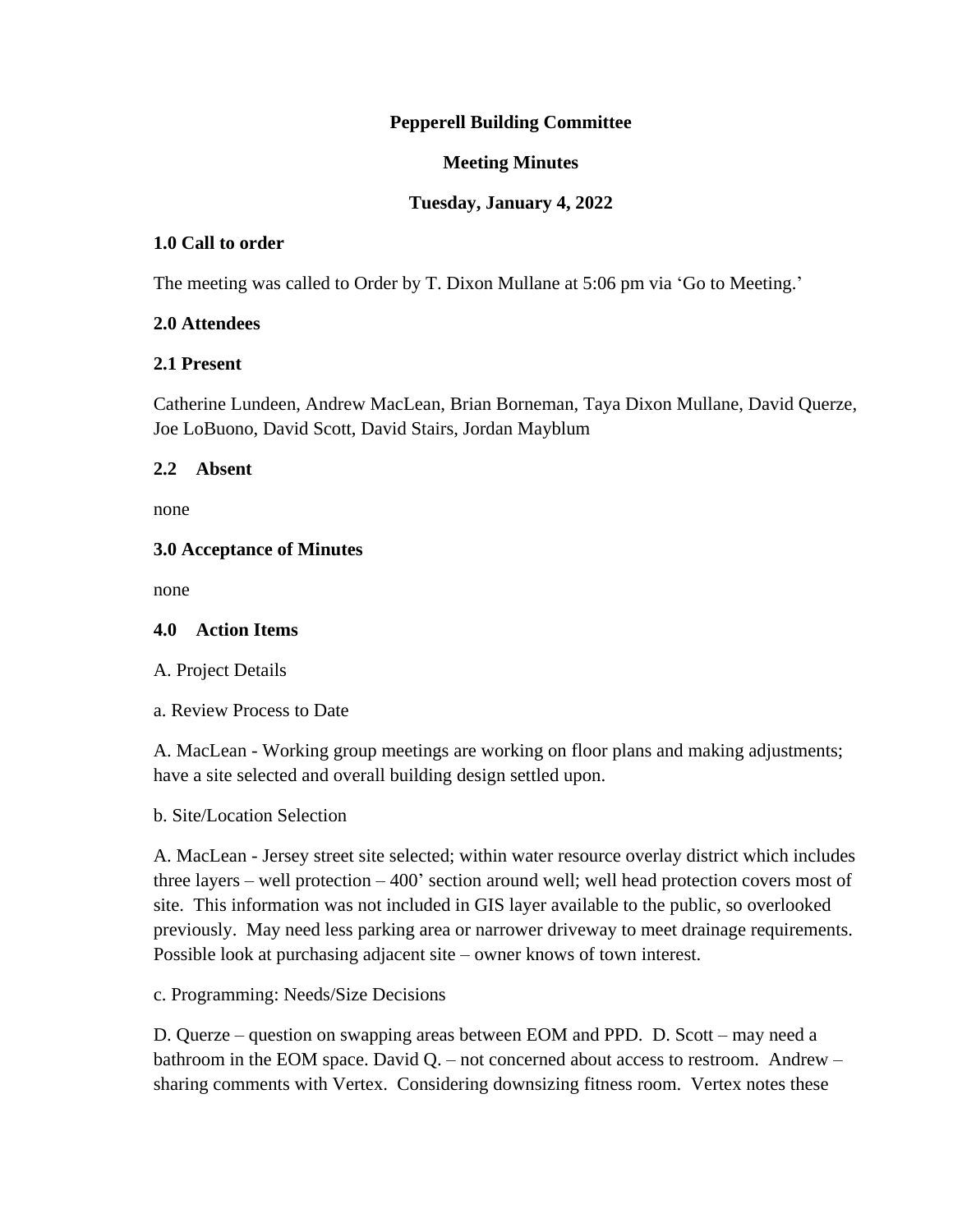spaces are usually smaller - will review how much equipment is needed and what kind of space is required. B. Borneman – outbuilding for program for service vehicles; do not need all apparatus inside a building. Would like access to personnel vehicle more due to weather. A. MacLean - possibly use existing building as outbuilding. C. Lundeen joined the meeting. Would like to see old buildings come down unless there is a cost implication.

T Dixon Mullane – would like to have the Park Street renewal included in estimating

B. Borneman – PFD needs a presence on both sides of river. Park St would be a substation. Without the existing program there, it could be fine and could potentially add another bay. T. Dixon – agree. J. LoBuono – most people what to know what happens with the Shattuck School and it should be addressed to inform the public. C. Lundeen – need to prove it is useful long term, and it is not the charge of the building committee. T. Dixon Mullane – Recommend referring reuse to the correct Town committee. C. Lundeen – refer to another committee. A. MacLean will get answer to who's responsibility it is when it is vacated. J. LoBuono – traffic will be a question for the Jersey Street site. B. Borneman – Believes Jersey Street can operate without traffic controls as it does now. Sight lines are good – roadway is straight for fire apparatus.

C. Lundeen – For the presentation to the public, keep it focused, clear and concise. Citizens she spoke with just want the cost and basic information and the affect on taxes. Doesn't want to get faced with old buildings to deal with in the future. Jordan – can put broader questions on the website with information; focus on what the funding request is. D. Querze – the new design will give us what we need into the future. C. Lundeen – need to focus on cost savings.

d. Funding

A. MacLean - cost estimate expected in March

# **5.0 Public Meetings**

# A. Messaging (Joe)

A. MacLean – Need to start getting messaging down and clear, and determine who to bring it to. J. Mayblum – focus on item piece by piece – individual slides as different elements on one presentation. C. Lundeen – looked at Ashby's facebook page for their public safety complex; a lot of citizens are on facebook; is this a good site to share information? J. Mayblum – yes, can do that and link it to the website. J.LoBuono - easy to share this information. A. MacLean – how do we develop the presentation? Who is crafting the messaging? J. LoBuono – met at the police station for the last presentation prep. J. Mayblum – can assist to put together the slides. B. Bormeman – what information needs to be on the website? Who should we meet with schools, seniors, fin com, cap prg comm, EDAC, select board. A. MacLean – suggested one large meeting of the town committees, then have separate meetings with the community. T.